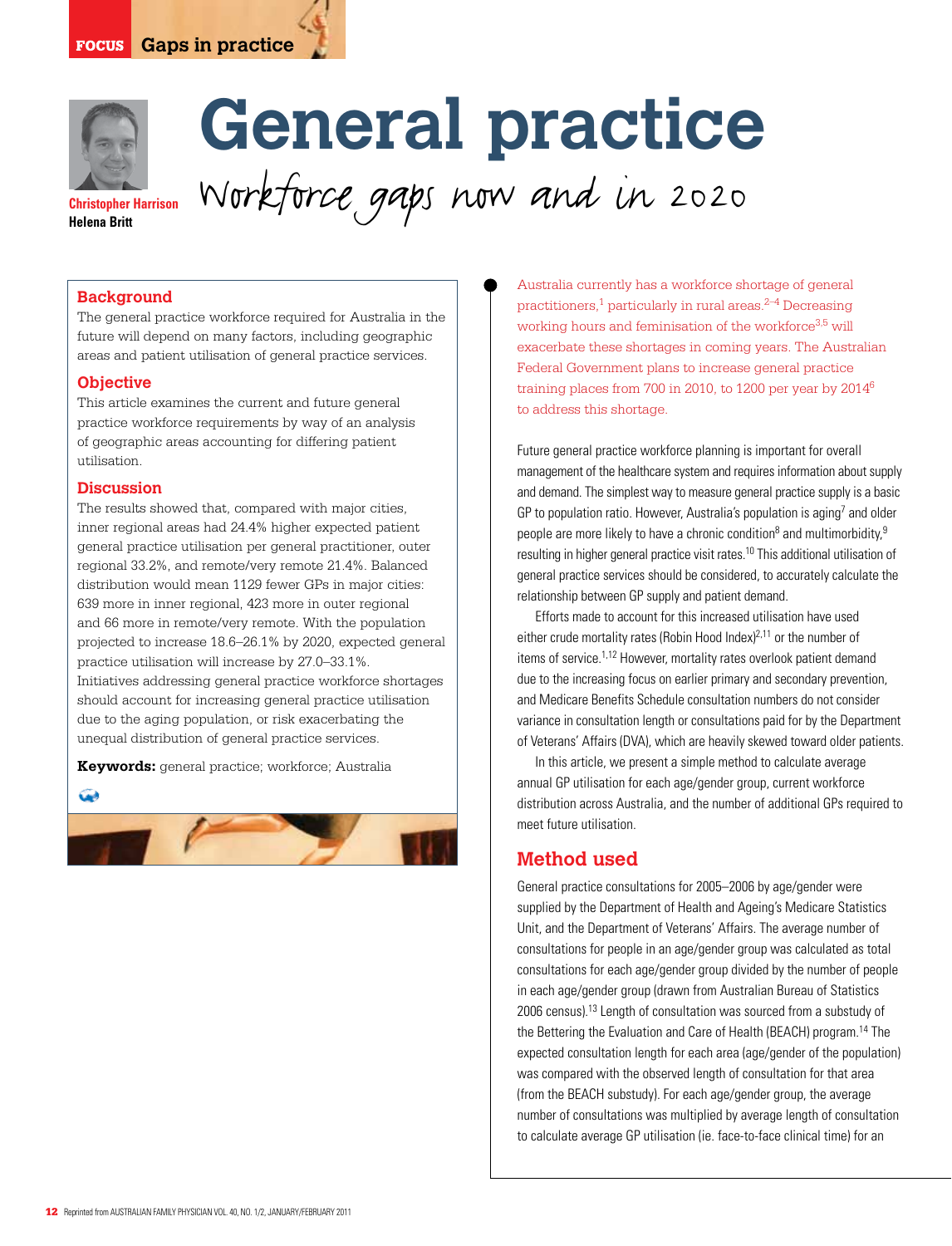

age/gender group. The Australian Standard Geographical Classification (ASGC) 15 was used to categorise levels of remoteness. To calculate each ASGC area's expected level of general practice utilisation, we applied average general practice utilisation to each person residing in each area by their age/gender group. Number of GPs in ASGC areas was sourced from Australian Institute of Health and Welfare (AIHW) medical labour force report 2006.16

 Current general practice utilisation per GP was calculated as total general practice utilisation for an area divided by number of GPs in that area and results compared across ASGC levels.

Future expected general practice utilisation was calculated by applying the current utilisation to ABS future population projections for each age/gender group.17 The projected number of GPs required was calculated as total level of future general practice utilisation divided by the number of clinical hours worked by an average Australian GP.

 Ethics approval for the BEACH study was obtained through the Human Ethics Committee of the University of Sydney and the Ethics Committee of the AIHW.

## **Results**

#### **General practice utilisation**

The average number of consultations per person in 2005–2006 was higher for females than males, with lowest visit frequencies among early teens increasing with age (*Table 1*). On average, females also had slightly longer consultations than males (15.48 minutes 95% CI: 15.30–15.65, cf. 14.72, 95% CI: 14.54–14.90). The shortest average consultation lengths were with children aged 5–9 years for both genders, increasing with age until approximately 45 years of age and then staying relatively stable.

Average annual general practice utilisation did not differ between genders in children, but for people aged 15–79 years, females had higher utilisation than males. For people aged 80 years and older, males had higher utilisation than females. Annual utilisation for both genders averaged about 1 hour per year for children aged 0–4 years, decreased to about 30 minutes per year for people aged 10–14 years, then increased with patient age to 243 minutes (4 hours) for women and 291 minutes (4.9 hours) for men aged 85 years and older.

 There was no significant difference between observed and expected length of consultation in any area except the 'remote/very remote' area where the average observed consultation was significantly longer than expected for the age/gender distribution of the population. This was due to young Aboriginal and Torres Strait Islander patients in these regions having longer consultations than the wider community.

 To account for this difference, when calculating average clinical demand for remote/very remote areas, we used observed, rather than expected, length of consultation (Table 2, [b]). After adjusting for

| Table 1. Average number of consultations, length of consultation and clinical utilisation for each |
|----------------------------------------------------------------------------------------------------|
| age/gender group                                                                                   |

|                               | <b>Female population</b>                            |                                                |                                                                      | <b>Male population</b>                              |                                                |                                                                |
|-------------------------------|-----------------------------------------------------|------------------------------------------------|----------------------------------------------------------------------|-----------------------------------------------------|------------------------------------------------|----------------------------------------------------------------|
| Age group<br>( <b>years</b> ) | Average<br>number of<br>consultations<br>(per year) | Average<br>consultation<br>length<br>(minutes) | Average<br>annual<br>general<br>practice<br>utilisation<br>(minutes) | Average<br>number of<br>consultations<br>(per year) | Average<br>consultation<br>length<br>(minutes) | Average annual<br>general practice<br>utilisation<br>(minutes) |
| $0 - 4$                       | 5.44                                                | 12.32                                          | 66.97                                                                | 5.89                                                | 12.39                                          | 72.94                                                          |
| $5 - 9$                       | 2.82                                                | 11.75                                          | 33.07                                                                | 2.81                                                | 11.83                                          | 33.29                                                          |
| $10 - 14$                     | 2.30                                                | 12.32                                          | 28.38                                                                | 2.28                                                | 12.38                                          | 28.24                                                          |
| $15 - 19$                     | 3.84                                                | 14.71                                          | 56.45                                                                | 2.31                                                | 13.45                                          | 31.05                                                          |
| $20 - 24$                     | 4.83                                                | 15.06                                          | 72.72                                                                | 2.48                                                | 14.06                                          | 34.90                                                          |
| $25 - 29$                     | 5.05                                                | 15.64                                          | 78.98                                                                | 2.68                                                | 14.48                                          | 38.81                                                          |
| $30 - 34$                     | 5.32                                                | 15.72                                          | 83.59                                                                | 3.02                                                | 15.42                                          | 46.53                                                          |
| $35 - 39$                     | 4.96                                                | 16.22                                          | 80.45                                                                | 3.14                                                | 15.42                                          | 48.46                                                          |
| $40 - 44$                     | 5.03                                                | 16.32                                          | 82.07                                                                | 3.50                                                | 15.18                                          | 53.15                                                          |
| $45 - 49$                     | 5.30                                                | 16.53                                          | 87.52                                                                | 3.78                                                | 15.51                                          | 58.62                                                          |
| $50 - 54$                     | 5.81                                                | 16.59                                          | 96.43                                                                | 4.31                                                | 15.72                                          | 67.78                                                          |
| $55 - 59$                     | 6.37                                                | 16.34                                          | 104.14                                                               | 5.34                                                | 15.67                                          | 83.65                                                          |
| $60 - 64$                     | 7.13                                                | 15.97                                          | 113.90                                                               | 6.17                                                | 15.71                                          | 96.99                                                          |
| 65-69                         | 8.62                                                | 15.48                                          | 133.45                                                               | 7.73                                                | 14.72                                          | 113.75                                                         |
| $70 - 74$                     | 10.21                                               | 15.50                                          | 158.18                                                               | 9.53                                                | 14.86                                          | 141.56                                                         |
| $75 - 79$                     | 12.87                                               | 15.40                                          | 198.20                                                               | 11.87                                               | 15.06                                          | 178.66                                                         |
| $80 - 84$                     | 15.33                                               | 15.52                                          | 237.83                                                               | 18.08                                               | 15.21                                          | 275.07                                                         |
| $85+$                         | 15.91                                               | 15.28                                          | 243.22                                                               | 18.89                                               | 15.39                                          | 290.76                                                         |
| All ages                      | 5.90                                                | 15.48                                          | 91.33                                                                | 4.50                                                | 14.72                                          | 66.21                                                          |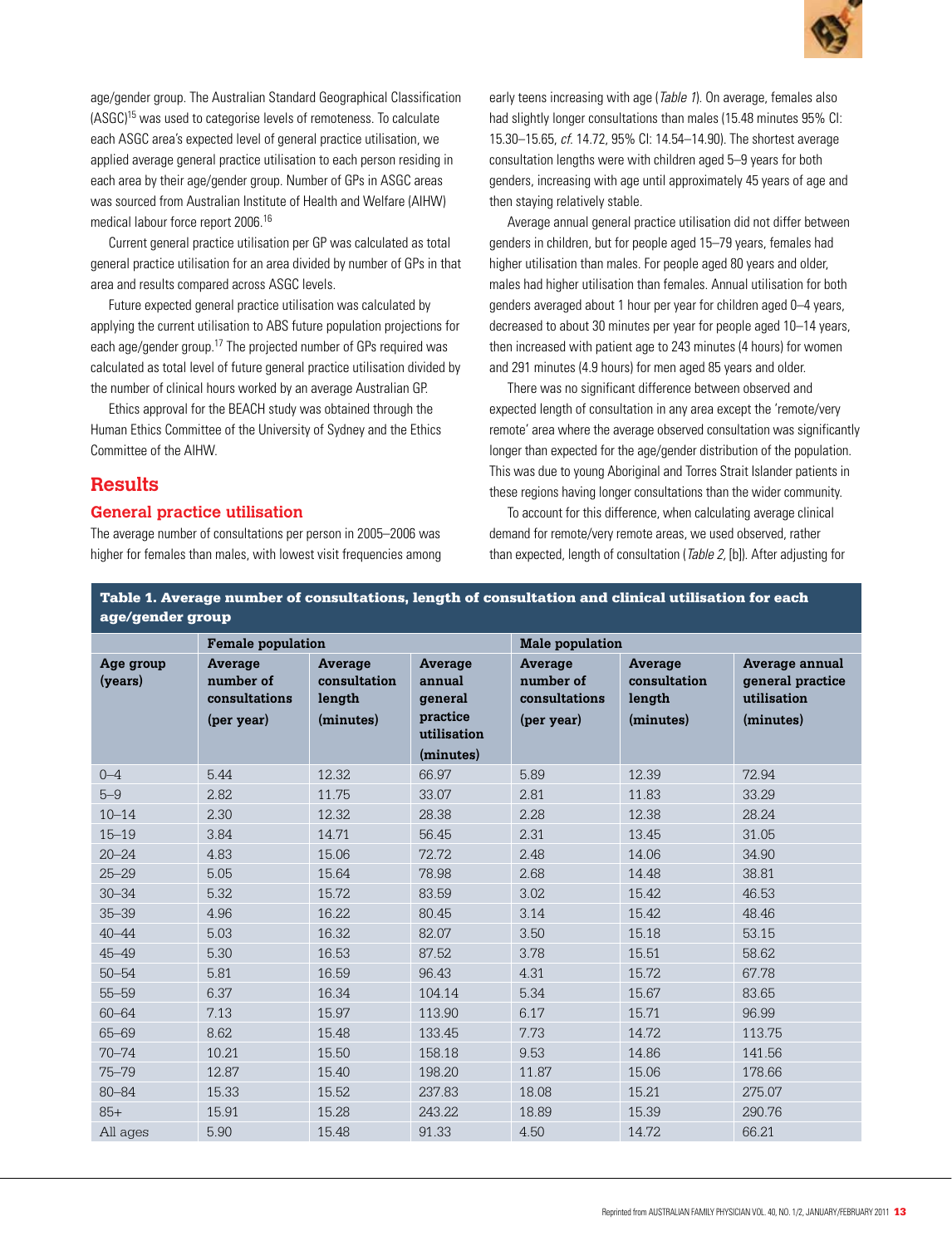the longer observed consultations, people living in remote/very remote areas had the highest average clinical demand (82.58 minutes) and those in major city areas the lowest (78.06 minutes).

## **GP supply versus expected general practice utilisation**

Table 2 (a) shows the 22 954 practising GPs across Australia by ASGC. Table 2(c) examines the theoretical workload of GPs within each ASGC to meet the current general practice utilisation of the population. To provide the same clinical time to their patients, GPs in outer regional areas would have to work 24.2% more clinical hours than the national average. To provide the same clinical time as major cities, inner regional GPs would have to work 24.4% more hours than GPs in major cities.

Table 2(d), shows (using current supply of GPs), the number of GPs required for each area compared with the number of GPs currently there. To achieve the same level of general practice access across Australia would require movement of 1129 GPs from major cities to inner regional areas (639), outer regional (423) and remote/very remote (66) areas. The

lower half of *Table 2* (d), shows the number of GPs required in each area to achieve the same level of general practice access as currently exists in major cities – an additional 1663 GPs – 975 in inner regional, 581 in outer regional and 107 in remote/very remote areas.

# **The future**

The ABS projects that Australia's population will grow 18.6–26.1% between 2006 and 2020 (Figure 1), which will require an additional 4200–5892 GPs to maintain the 2006 population-doctor ratio. However, applying current general practice utilisation to the projected older 2020 population, growth in general practice utilisation between 2006 and 2020 will be 27.0–33.1%. Maintaining the 2006 utilisation ratio would require an additional 6101–7481 GPs by 2020.

## **Discussion**

This short study provides further evidence of the unequal distribution of the general practice workforce between urban and rural areas. On average, older people have over eight times the general practice utilisation of younger

| Table 2. GP supply and population general practice utilisation in Australia and across ASGC areas                               |            |                |                |                       |                   |  |  |  |  |  |
|---------------------------------------------------------------------------------------------------------------------------------|------------|----------------|----------------|-----------------------|-------------------|--|--|--|--|--|
| <b>ASGC</b>                                                                                                                     | Major city | Inner regional | Outer regional | Remote/very<br>remote | Australia         |  |  |  |  |  |
| Raw bases for calculations (a)                                                                                                  |            |                |                |                       |                   |  |  |  |  |  |
| Population                                                                                                                      | 14 167 961 | 4 080 202      | 1 961 849      | 489 096               | 20 699 108        |  |  |  |  |  |
| Number of GPs (individuals)                                                                                                     | 16 702     | 4000           | 1749           | 503                   | 22 9 54           |  |  |  |  |  |
| Observed and expected consultation length, and estimated average clinical demand (b)                                            |            |                |                |                       |                   |  |  |  |  |  |
| Observed average consultation<br>length (minutes)                                                                               | 15.10      | 15.16          | 15.13          | 17.50                 | 15.16             |  |  |  |  |  |
| Expected average consultation<br>length (minutes)                                                                               | 15.09      | 15.08          | 15.06          | 14.91                 | 15.08             |  |  |  |  |  |
| Average annual clinical demand<br>per area                                                                                      | 78.06      | 80.74          | 78.64          | 82.58 * (70.35)       | 78.75*            |  |  |  |  |  |
| Clinical hours per year (c)                                                                                                     |            |                |                |                       |                   |  |  |  |  |  |
| Clinical hours per GP per annum                                                                                                 | 1103.6     | 1372.7         | 1470.0         | 1339.4                | 1183.6            |  |  |  |  |  |
| Compared with Australian<br>average                                                                                             | $-6.76%$   | 15.98%         | 24.20%         | 13.17%                |                   |  |  |  |  |  |
| Compared with major cities                                                                                                      | $-$        | 24.38%         | 33.20%         | 21.37%                | $\qquad \qquad -$ |  |  |  |  |  |
| Number of GPs required and available (d)                                                                                        |            |                |                |                       |                   |  |  |  |  |  |
| Australian average as benchmark<br>of general practice utilisation                                                              |            |                |                |                       |                   |  |  |  |  |  |
| • Required number of GPs                                                                                                        | 15 574     | 4639           | 2173           | 569                   |                   |  |  |  |  |  |
| • Current number of individual<br>GPs available                                                                                 | 16 702     | 4000           | 1749           | 503                   |                   |  |  |  |  |  |
| • Over/under supply                                                                                                             | 1129       | $-639$         | $-423$         | $-66$                 | $\overline{0}$    |  |  |  |  |  |
| Major city average as benchmark<br>of GP utilisation                                                                            |            |                |                |                       |                   |  |  |  |  |  |
| • Required number of GPs                                                                                                        | 16 702     | 4975           | 2330           | 610                   |                   |  |  |  |  |  |
| • Current number individual GPs<br>available                                                                                    | 16 702     | 4000           | 1749           | 503                   |                   |  |  |  |  |  |
| • Over/under supply                                                                                                             | $\Omega$   | $-975$         | $-581$         | $-107$                | $-1663$           |  |  |  |  |  |
| * Observed length of consultation is used for remote/very remote areas, the Australian average is also adjusted for this effect |            |                |                |                       |                   |  |  |  |  |  |